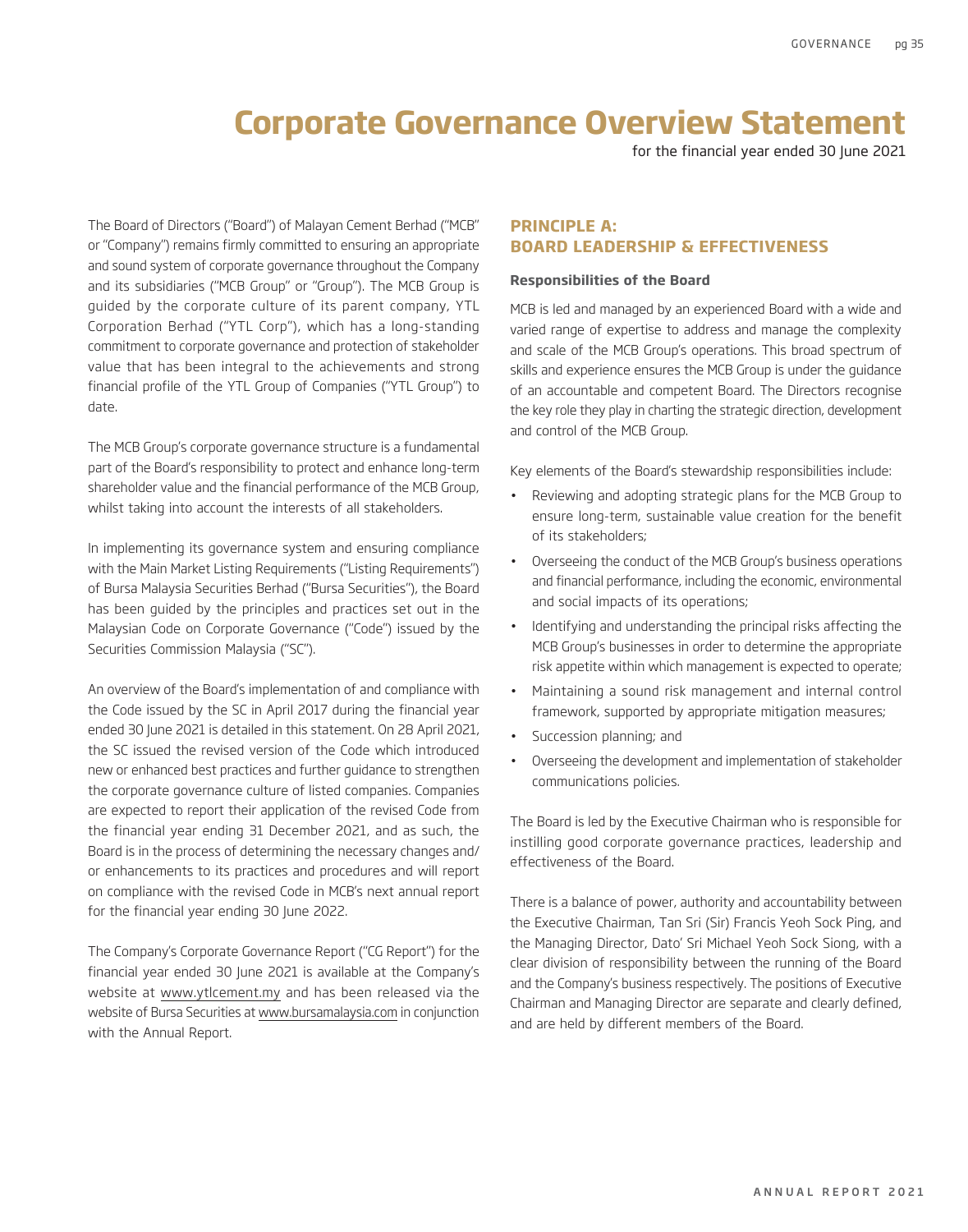for the financial year ended 30 June 2021

The Executive Chairman is responsible for leadership of the Board in ensuring the effectiveness of all aspects of its role, and is primarily responsible for leading the Board in setting the values and standards of the Company, the orderly and effective conduct of the meetings of the Board and shareholders, maintaining a relationship of trust with and between the Executive and Non-Executive Directors, ensuring the provision of accurate, timely and clear information to Directors, facilitating the effective contribution of Non-Executive Directors and ensuring that constructive relations are maintained between Executive and Non-Executive Directors.

The Managing Director is responsible for, amongst others, overseeing the day-to-day running of the business, implementation of Board policies and strategies, and making of operational decisions, serving as the conduit between the Board and the management in ensuring the success of the Company's governance and management functions, ensuring effective communication with shareholders and relevant stakeholders, providing strong leadership, i.e., effectively communicating the vision, management philosophy and business strategy to employees, and keeping the Board informed of salient aspects and issues concerning the Group's operations.

The Managing Director and Executive Directors are accountable to the Board for the profitability and development of the MCB Group, consistent with the primary aim of enhancing long-term shareholder value. The Independent Non-Executive Directors have the experience and business acumen necessary to carry sufficient weight in the Board's decisions and the presence of these Independent Non-Executive Directors brings an additional element of balance to the Board as they do not participate in the day-to-day running of the MCB Group.

The roles of Executive and Non-Executive Directors are differentiated, both having fiduciary duties towards shareholders. Executive Directors have a direct responsibility for business operations whereas Non-Executive Directors have the necessary skill and experience to bring an independent judgment to bear on issues of strategy, performance and resources brought before the Board. The Executive Directors are collectively accountable for the running and management of the MCB's operations and for ensuring that strategies are fully discussed and examined, and take account of the long-term interests of shareholders, employees, customers, suppliers and the many communities in which the MCB Group conducts its business.

In the discharge of their responsibilities, the Directors have established functions which are reserved for the Board and those which are delegated to management. Key matters reserved for the Board's approval include overall strategic direction, business expansion and restructuring plans, material acquisitions and disposals, expenditure over certain limits, issuance of new securities and capital alteration plans. Further information on authorisation procedures, authority levels and other key processes can also be found in the *Statement on Risk Management & Internal Control*  set out in this Annual Report.

The Board believes sustainability is integral to the long-term success of the MCB Group. Further information on the MCB Group's sustainability activities can be found in the *Managing Sustainability*  section in this Annual Report.

#### **Board Meetings & Procedures**

Board meetings are scheduled with due notice in advance at least 5 times in a year in order to review and approve the annual and interim financial results. Additional meetings may also be convened on an ad-hoc basis when significant issues arise relating to the MCB Group and when necessary to review the progress of its operating subsidiaries in achieving their strategic goals. The Board met 6 times during the financial year ended 30 June 2021.

The Directors are fully apprised of the need to determine and disclose potential or actual conflicts of interest which may arise in relation to transactions or matters which come before the Board. In accordance with applicable laws and regulations, the Directors formally disclose any direct or indirect interests or conflicts of interests in such transactions or matters as and when they arise and abstain from deliberations and voting at Board meetings as required.

The Directors have full and unrestricted access to all information pertaining to the MCB Group's business and affairs to enable them to discharge their duties. At least one week prior to each Board meeting, all Directors receive the agenda together with a comprehensive set of Board papers encompassing qualitative and quantitative information relevant to the business of the meeting. This allows the Directors to obtain further explanations or clarifications, where necessary, in order to be properly briefed before each meeting.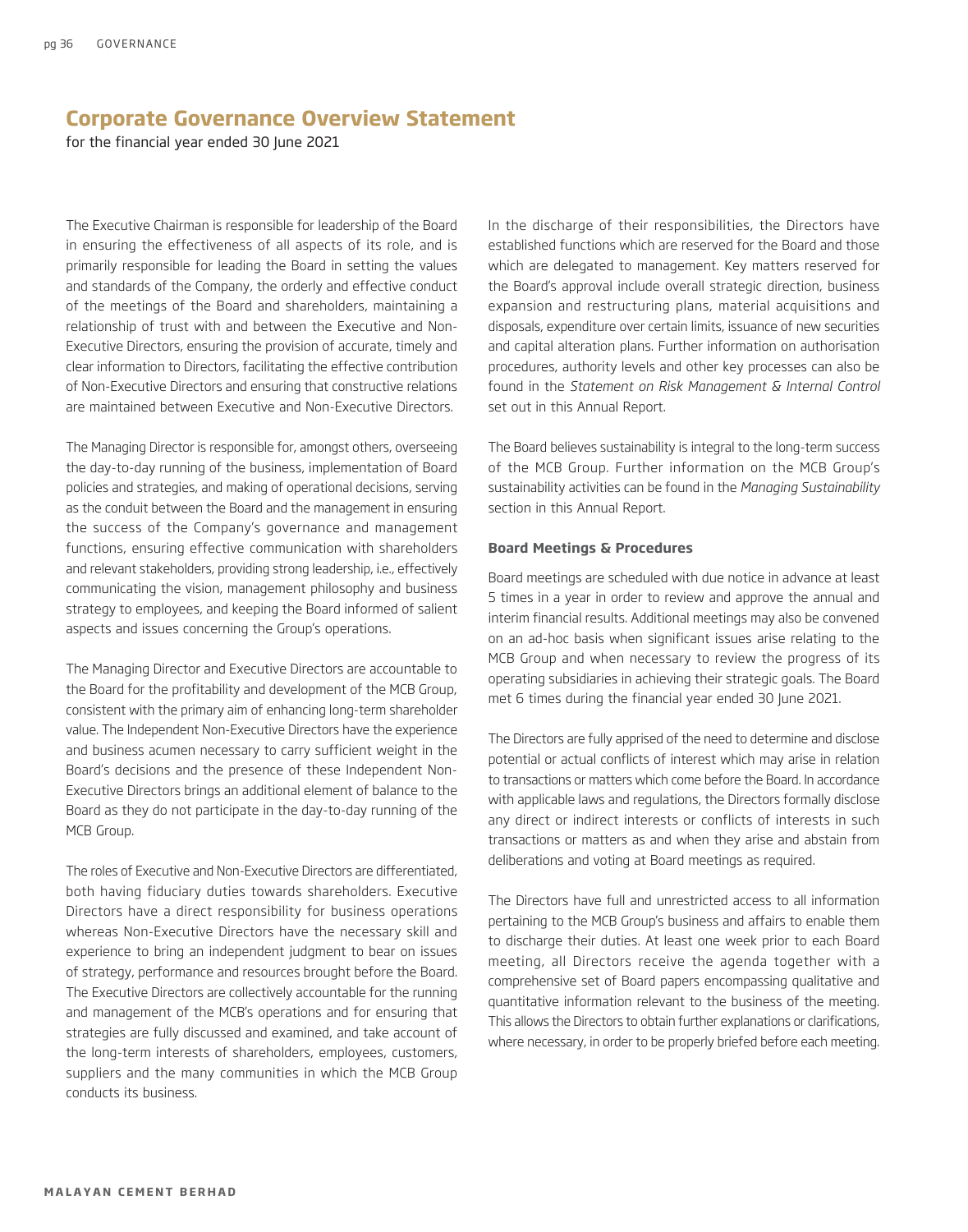for the financial year ended 30 June 2021

Board papers are presented in a consistent, concise and comprehensive format, and include, where relevant to the proposal put forward for the Board's deliberation, approval or knowledge, progress reports on the MCB Group's operations and detailed information on corporate proposals, major fund-raising exercises and significant acquisitions and disposals. Where necessary or prudent, professional advisers may be on hand to provide further information and respond directly to Directors' queries. In order to maintain confidentiality, Board papers on issues that are deemed to be price-sensitive may be handed out to Directors during the Board meeting.

The minutes of the Board and/or Board Committee meetings are circulated and confirmed at the next meeting. Once confirmed, the minutes of the Board Committee meetings are subsequently presented to the Board for notation.

#### **Company Secretary**

The Board is supported by a professionally qualified and competent Company Secretary. The Company Secretary, Ms Ho Say Keng, is a Fellow of the Association of Chartered Certified Accountants, a registered member of the Malaysian Institute of Accountants and an affiliate member of the Malaysian Institute of Chartered Secretaries and Administrators, and is qualified to act as Company Secretary under Section 235(2)(a) of the Companies Act 2016.

The Company Secretary ensures that Board procedures are adhered to at all times during meetings and advises the Board on matters including corporate governance issues and the Directors' responsibilities in complying with relevant legislation and regulations. The Company Secretary works very closely with management for timely and appropriate information, which will then be passed on to the Directors. In accordance with the Board's procedures, deliberations and conclusions in Board meetings are recorded by the Company Secretary, who ensures that accurate and proper records of the proceedings of Board meetings and resolutions passed are recorded and kept in the statutory register at the registered office of the Company.

During the financial year under review, the Company Secretary attended training, seminars and regulatory briefings and updates relevant for the effective discharge of her duties. The Company Secretary briefed the Board on the changes and enhancements

introduced in the new Code issued on 28 April 2021, carried out an ongoing review of existing practices in comparison with the new measures introduced in the Code and updated the Board.

### **Board Charter**

The Board's functions are governed and regulated by its Charter, the Constitution of the Company, various applicable legislation, Listing Requirements and other regulations and codes. The Board's Charter was updated and adopted by the Board on 26 November 2019, and a copy can be found under the "*Governance*" section on the Company's website at www.ytlcement.my. The Board Charter clearly sets out the role and responsibilities of the Board, Board committees, Directors and management and the issues and decisions reserved for the Board. The Board Charter is reviewed and updated periodically when necessary.

#### **Business Conduct, Ethics & Whistleblowing**

The Directors observe and adhere to the Code of Ethics for Company Directors established by the Companies Commission of Malaysia, which encompasses the formulation of corporate accountability standards in order to establish an ethical corporate environment and MCB is also guided by the corporate culture of its parent company, YTL Corp.

Key guidance is contained in the Code of Conduct and Business Ethics of the YTL Group, which also sets out the whistleblowing policy and procedures, and the YTL Group's Anti-Bribery and Corruption Policy, as detailed in the following section. A copy of the Code of Conduct and Business Ethics can be found on the Company's website at www.ytlcement.my.

#### **Anti-Bribery & Corruption Policy ("ABC Policy")**

The ABC Policy was formalised for the YTL Group during the last financial period ended 30 June 2020. The objective of the ABC Policy is to further enforce the YTL Group's Code of Conduct and Business Ethics in order to ensure that all Directors and employees understand their responsibilities in compliance with the YTL Group's zero tolerance for bribery and corruption within the organisation. This is in line with the new corporate liability provision in Section 17A of the Malaysian Anti-Corruption Commission Act 2009 ("MACC Act") which came into force on 1 June 2020.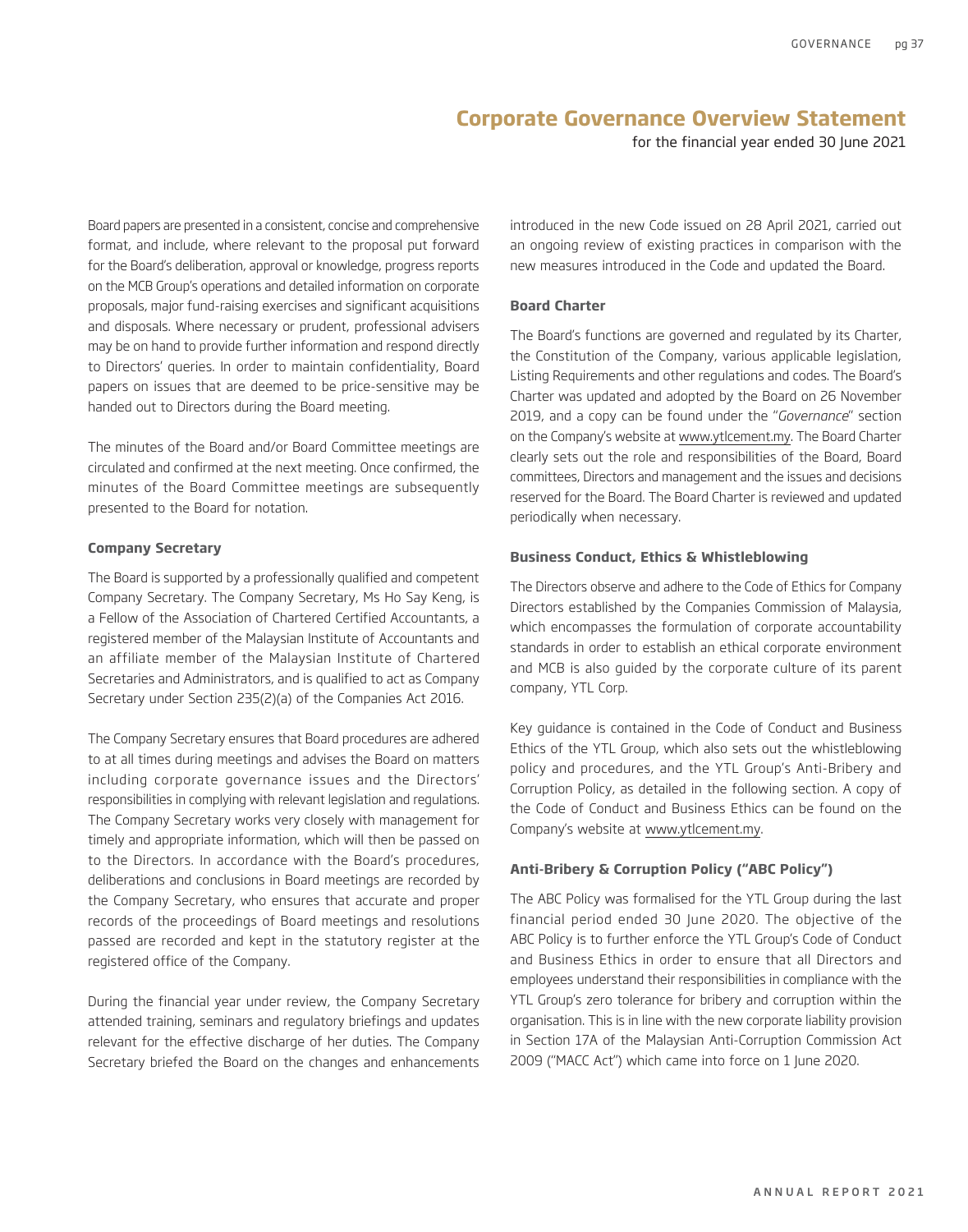for the financial year ended 30 June 2021

The ABC Policy outlines the YTL Group's strategies in identifying, preventing and managing bribery and corruption issues. The policies and procedures put in place are guided by the Guidelines on Adequate Procedures issued pursuant to Section 17A(5) of MACC Act. The ABC Policy applies to all Directors, managers and employees of the Company in dealing with external parties in the commercial context. The policy will be reviewed at least once every three years to ensure that it continues to remain relevant, appropriate and effective to enforce the principles highlighted therein and to ensure continued compliance with the prevailing law. A copy of the ABC Policy can be found on the Company's website at www.ytlcement.my.

A comprehensive implementation plan has been established to communicate and disseminate the ABC Policy throughout the YTL Group through online training modules and other communication methods. Previously planned town hall sessions have been substituted with more electronic communications in compliance with the physical distancing guidelines implemented in response to the COVID-19 pandemic.

All directors and employees of the YTL Group are required to read and understand the ABC Policy and the Code of Conduct and Business Ethics, successfully complete the online training modules to reinforce their understanding of the policy and sign the YTL Group's Integrity Pledge in acknowledgement of their obligations and responsibilities.

Compliance with the ABC Policy continues to be monitored closely, both on an ongoing basis and in conjunction with the annual assessment of the Group's corruption risks. The annual risk assessment is carried out to identify the corruption risks to which the Group is exposed and the appropriateness of the mitigation measures established to minimise the exposure to these risks.

#### **Composition of the Board**

The Board has 9 Directors, comprising 5 executive members, 1 non-independent non-executive member and 3 independent non-executive members. The Independent Directors comprise 33.3% of the Board, providing an effective check and balance in the functioning of the Board, and in compliance with the Listing Requirements, which require one-third of the Board to be independent.

The Directors are cognisant of the recommendation in the Code for the Board to comprise a majority of independent directors, and will assess the composition and size of the Board on an ongoing basis to ensure the needs of the Company are met.

MCB is 69.98%-owned by YTL Cement, which is in turn 98.04%-owned by YTL Corp (as at 30 June 2021). The Executive Directors are appointed by the major shareholder in accordance with its rights under the Companies Act 2016 and the Constitution of the Company. The interests of the major shareholder are fully aligned with those of all shareholders of the Company.

MCB is majority-owned by a single shareholder, unlike other listed companies that may have a dispersed shareholder base which enables a shareholder to exercise control despite holding a minority stake.

The expertise and experience in both the day-to-day running of the Group's businesses and the determination and setting of its broader strategy lies with the Executive Directors in order to ensure the ongoing ability to fulfil their roles and responsibilities as stewards of the Group's businesses.

Nevertheless, the Company has in place appropriate and rigorous governance structures and internal controls necessary to safeguard the assets of the Group and protect shareholder value. There is robust oversight in the form of the Board's Audit and Risk Management Committee ("ARMC") and Remuneration and Nomination Committee ("RNC"), both of which are chaired by and comprise solely Independent Non-Executive Directors.

The Board is of the view that the current Independent Non-Executive Directors have the experience and business acumen necessary to carry sufficient weight in the Board's decisions, and act in the best interests of the shareholders.

In accordance with the Company's Constitution, at least one-third of the Directors are required to retire from office at each Annual General Meeting ("AGM") and may offer themselves for re-election by rotation. Directors who are appointed by the Board during the financial year are subject to re-election by shareholders at the next AGM held following their appointments.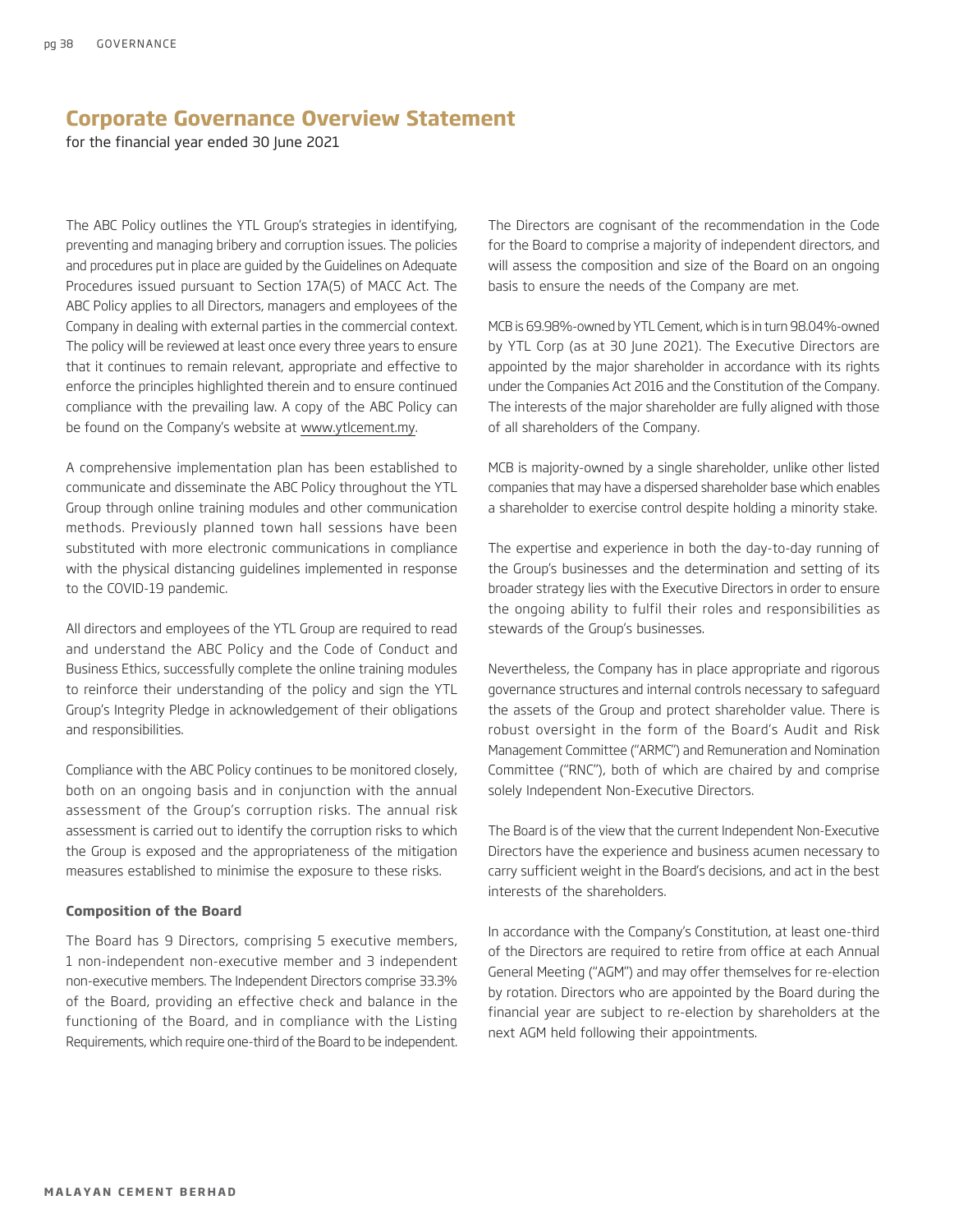for the financial year ended 30 June 2021

The names of Directors seeking re-election at the forthcoming AGM are disclosed in the *Notice of Annual General Meeting*, which can be found in this Annual Report. The details of the Directors can be found in the *Profile of the Board of Directors* set out in this Annual Report and this information is also available under the "*Governance*" section on the Company's website at www.ytlcement.my.

#### **Board & Senior Management Appointments**

The RNC is chaired by an Independent Non-Executive Director and is responsible for assessing suitable candidates for appointment to the Board for approval, with due regard for diversity, taking into account the required mix of skills, experience, age, gender, ethnicity, background and perspective of members of the Board before submitting its recommendation to the Board for decision. The RNC is chaired by and comprises solely Independent Non-Executive Directors.

Whilst it has, to date, not been necessary to do so given the expertise of the Independent Non-Executive Directors, the Board will also endeavour to utilise independent sources including external human resources consultants and specialised databases, as appropriate.

Meanwhile, members of senior management are selected based on relevant industry experience, with due regard for diversity in skills, experience, age, gender, ethnicity, background and perspective, and are appointed by the Executive Chairman and/or the Managing Director following recommendation by the Executive Director in charge of the relevant division.

As the Board's overriding aim is to maintain a strong and effective Board, it seeks to ensure that all appointments are made on merit, taking into account the collective balance of elements such as skills, experience, age, gender, ethnicity, background and perspective.

The Board recognises the importance of encouraging and developing female talent at all levels. Currently, there is one female director on the Board comprising 11.1% of the Board and, therefore, whilst the Board has not met the target of 30% women directors set out in the Code, it will continue to seek Board members of the highest calibre, and with the necessary strength, experience and skills to meet the needs of the MCB Group.

#### **Evaluation of the Board**

Annual evaluation of the Board as a whole, Board Committees and the individual Directors is carried out by the RNC. The evaluation carried out during the financial year under review involved an annual assessment of the effectiveness of each individual Director and the Board as a whole with the objectives of assessing whether the Board and the Directors had effectively performed its/their roles and fulfilled its/their responsibilities, and devoted sufficient time commitment to the Company's affairs, in addition to recommending areas for improvement.

The assessment exercise was facilitated by the Company Secretary and took the form of completion of questionnaires/evaluation form comprising a Board and RNC Effectiveness Evaluation Form, Individual Director Performance Evaluation Form, Independent Directors' Evaluation Form, ARMC Effectiveness Evaluation Form and ARMC Members Evaluation by RNC Form. As recommended in the Code, the Board will endeavour to utilise independent experts to facilitate the evaluation process, as and when appropriate. Further information on the activities of the RNC can be found in the *Remuneration and Nomination Committee Statement* set out in this Annual Report. This information is also available under the "*Governance*" section on the Company's website at www.ytlcement.my.

#### **Remuneration**

Directors' remuneration is decided in line with the objective recommended by the Code to determine the remuneration for Directors so as to attract, retain, motivate and incentivise Directors of the necessary calibre to lead the MCB Group successfully. In general, the remuneration of the Directors is reviewed against the performance of the individual and the MCB Group. Where applicable, the Executive Directors' remuneration consists of basic salary, other emoluments and other customary benefits as appropriate to a senior management member. The component parts of remuneration are structured so as to link rewards to performance. Directors do not participate in decisions regarding their own remuneration packages and Directors' fees must be approved by shareholders at the AGM.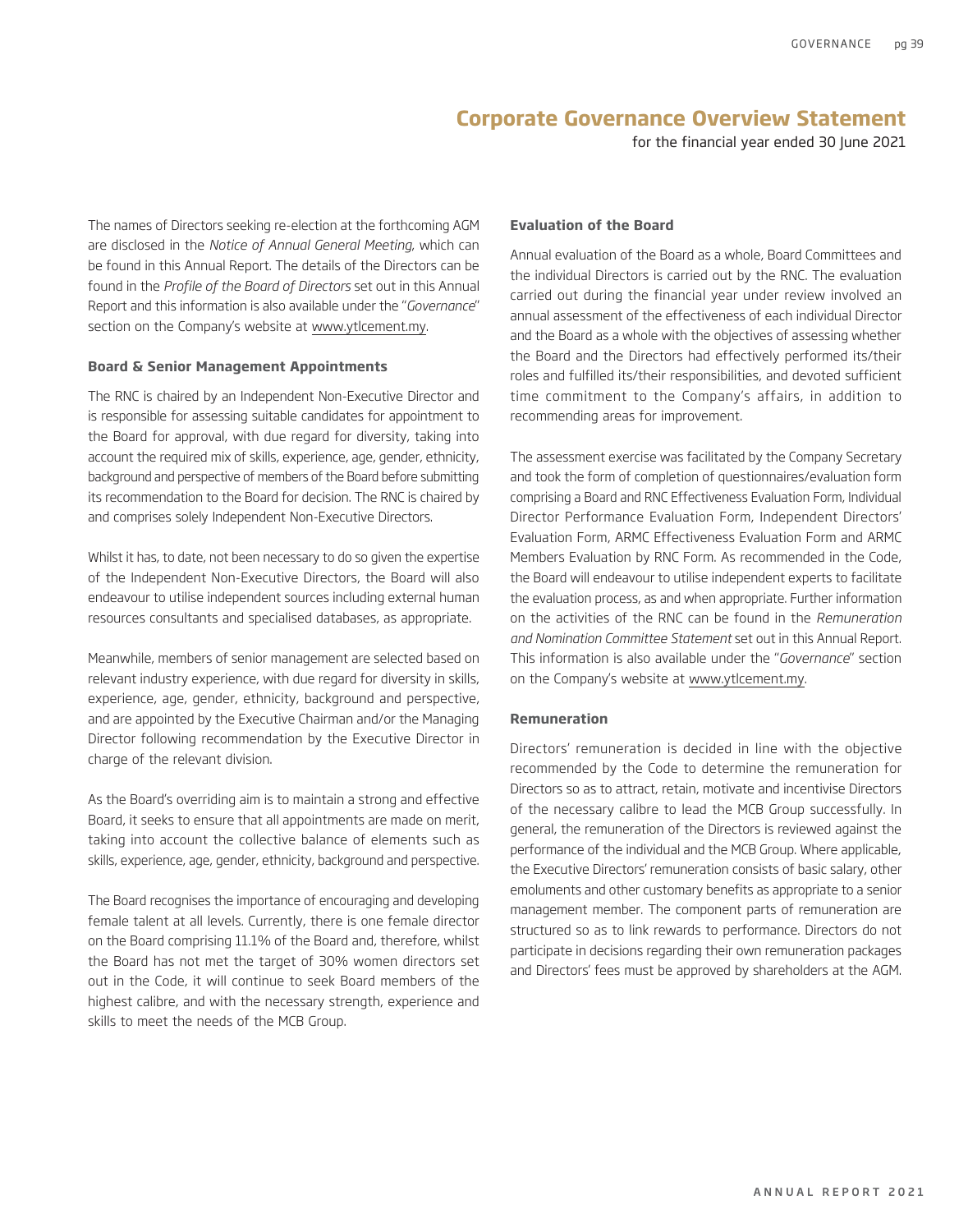for the financial year ended 30 June 2021

The RNC implements the policies and procedures on remuneration of Directors and makes recommendations to the Board on matters relating to the remuneration of Directors, further information on which can be found in the Remuneration and Nomination Committee Statement set out in this Annual Report. The *Remuneration Policy and Procedures for Directors and Senior Management*, which were updated and approved by the Board on 30 September 2020, and the terms of reference of the RNC and can also be found under the "*Governance*" section on the Company's website at www.ytlcement.my.

Details of the Directors' remuneration categorised into appropriate components can be found in *Note 5.6* in the *Notes to the Financial Statements* in this Annual Report.

The Executive Chairman and Managing Director who are members of the Board also comprise the senior management of the Company.

#### **Board Commitment**

In accordance with the Listing Requirements, each member of the Board holds not more than five directorships in public listed companies. This ensures that their commitment, resources and time are focused on the affairs of the MCB Group thereby enabling them to discharge their duties effectively.

Presently, each Board member is required to assess (via the annual assessment process) whether he/she devotes the necessary time and energy to fulfilling his/her commitments to the Company. The Board recognises that an individual's capacity for work varies depending on various factors that weigh very much on his/her own assessment. Hence, having rigid protocols in place before any new directorships may be accepted is not practical. Each Board member is also expected to inform the Board whenever he/she is appointed as an officer of a corporation.

The details of each Director's attendance of Board meetings can be found in the *Profile of the Board of Directors* whilst details of the training programmes attended during the year under review are disclosed in the *Remuneration and Nomination Committee Statement* in this Annual Report. This information is also available under the "*Governance*" section on the Company's website at www.ytlcement.my.

### **PRINCIPLE B: EFFECTIVE AUDIT & RISK MANAGEMENT**

#### **Integrity in Financial Reporting**

The Directors are responsible for ensuring that financial statements are drawn up in accordance with the Listing Requirements, Malaysian Financial Reporting Standards, International Financial Reporting Standards and the requirements of the Companies Act 2016 in Malaysia. The *Statement of Directors' Responsibilities* made pursuant to Section 248-249 of the Companies Act 2016 is set out in this Annual Report.

In presenting the financial statements, the Company has used appropriate accounting policies, consistently applied and supported by reasonable and prudent judgments and estimates, to present a true and fair assessment of the Company's position and prospects. Interim financial reports were reviewed by the ARMC and approved by the Board prior to release to Bursa Securities.

#### **ARMC**

The Company has in place an ARMC which comprises solely Independent Non-Executive Directors, in compliance with the Listing Requirements and the Code, namely Dato' Tan Guan Cheong, Tan Sri Datuk Asmat Bin Kamaludin and Dato' Yoogalingam A/L Vyramuttu. The Chairman of the ARMC is Dato' Tan Guan Cheong, which fulfils the recommendations of the Code that the chairman of the audit committee should not be the chairman of the Board.

The members of the ARMC possess a wide range of necessary skills to discharge their duties, and are financially literate and able to understand matters under the purview of the ARMC including the financial reporting process. The members of the ARMC also intend to continue to undertake professional development by attending training to keep themselves abreast of relevant developments in accounting and auditing standards, practices and rules.

The ARMC holds quarterly meetings to review matters including the MCB Group's financial reporting, the audit plans for the financial year and recurrent related party transactions, as well as to deliberate the findings of the internal and external auditors.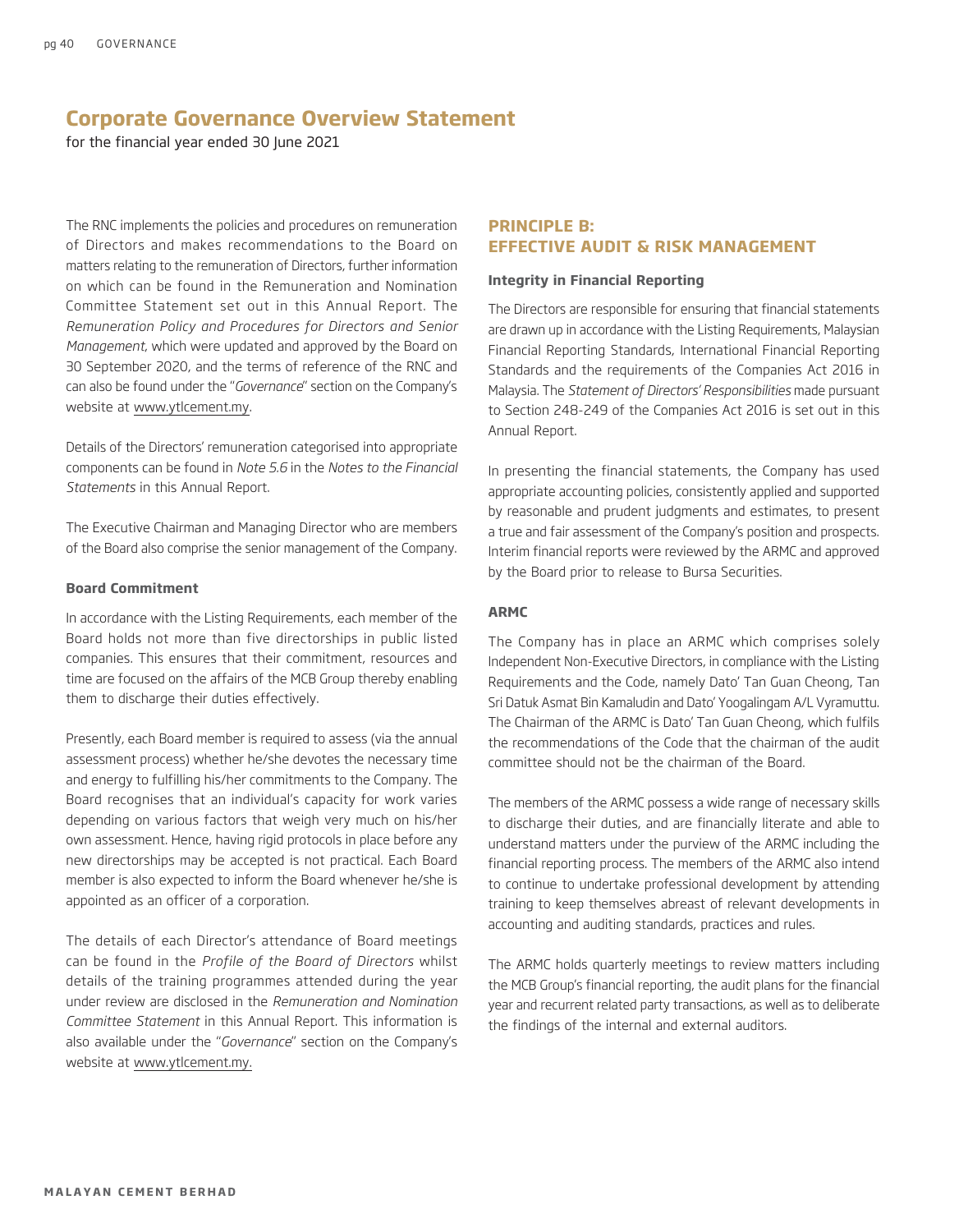for the financial year ended 30 June 2021

The ARMC met 6 times during the financial year ended 30 June 2021. Full details of the composition and a summary of the work carried out by the ARMC during the financial year under review can be found in the *Audit and Risk Management Committee Report*  set out in this Annual Report. This information and the terms of reference of the ARMC, which were updated and approved by the Board on 28 May 2021 are available under the "*Governance*" section on the Company's website at www.ytlcement.my.

The ARMC has established formal and professional arrangements for maintaining an appropriate relationship with the Company's external auditors, Deloitte PLT ("Deloitte"). The external auditors also attend each AGM in order to address clarifications sought pertaining to the audited financial statements by shareholders.

The ARMC has established formal policies to assess the suitability, objectivity and independence of the external auditors. These policies also include a requirement that a former key audit partner must observe a cooling-off period of two years before being appointed as a member of the ARMC. None of the ARMC members were formerly audit partners of MCB's external auditors.

Details of the audit and non-audit fees paid/payable to Deloitte for the financial year ended 30 June 2021 are as follows:-

|                                  | <b>Company</b><br><b>RM'000</b> | <b>Group</b><br><b>RM'000</b> |
|----------------------------------|---------------------------------|-------------------------------|
| Statutory audit fees paid/       |                                 |                               |
| payable to:-                     |                                 |                               |
| - Deloitte                       | 90                              | 509                           |
| - Affiliates of Deloitte         |                                 |                               |
| <b>Total</b>                     | 90                              | 509                           |
| Non-audit fees paid/payable to:- |                                 |                               |
| - Deloitte                       | 2                               | 107                           |
| - Affiliates of Deloitte         |                                 | 83                            |
| <b>Total</b>                     | 2                               | 190                           |

#### **Risk Management & Internal Control**

The Board acknowledges its overall responsibility for maintaining a sound system of risk management and internal control to safeguard the investment of its shareholders and the MCB Group's assets, and that these controls are designed to provide reasonable, but not absolute, assurance against the risk of occurrence of material errors, fraud or losses.

Details of the MCB Group's system of risk management and internal control are contained in the *Statement on Risk Management and Internal Control* and the *Audit and Risk Management Committee Report* as set out in this Annual Report.

#### **Internal Audit**

MCB's internal audit function is carried out by the Internal Audit department within the YTL Corp Group ("YTLIA"), which reports directly to the ARMC. The Head of YTLIA, Mr Choong Hon Chow, is a member of the Malaysian Institute of Accountants and a fellow member of the Association of Chartered Certified Accountants (ACCA) UK. He started his career with the external audit division of a large public accounting firm before moving on to the internal audit profession in public listed companies and gained valuable and extensive internal audit experiences covering many areas of diversified commercial businesses and activities. He has a total of 38 years of internal and external audit experience.

During the financial year ended 30 June 2021, YTLIA comprises 9 full-time personnel. The personnel of YTLIA are free from any relationships or conflicts of interest which could impair their objectivity and independence.

The internal audit function adopts the framework based on the International Standards for the Professional Practice of Internal Auditing issued by the Institute of Internal Auditors.

The activities of the internal audit function during the year under review included:-

- Developing the annual internal audit plan and proposing this plan to the ARMC;
- Conducting scheduled internal audit engagements, focusing primarily on the adequacy and effectiveness of internal controls and recommending improvements where necessary;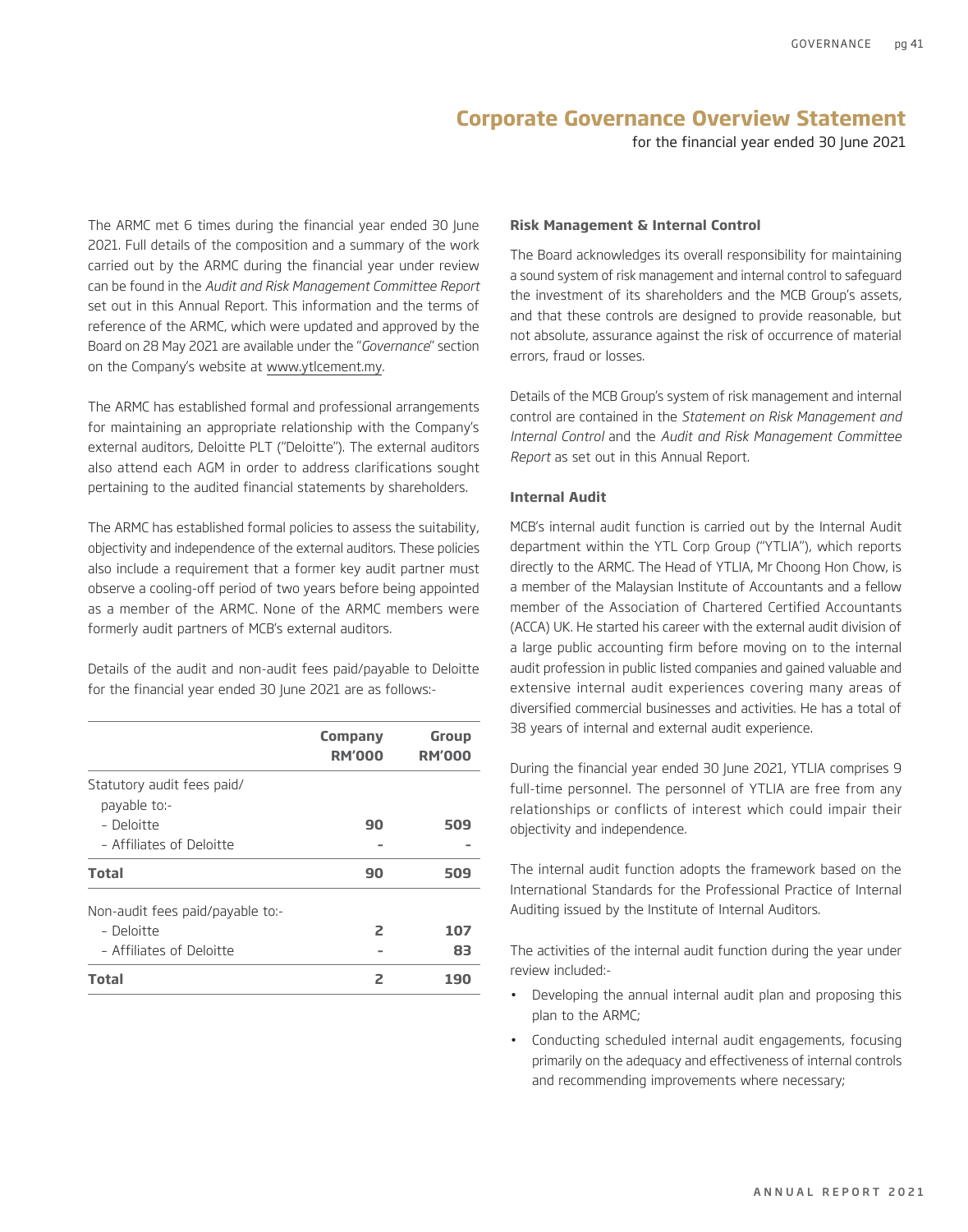for the financial year ended 30 June 2021

- Conducting follow-up reviews to assess if appropriate action has been taken to address issues highlighted in previous audit reports;
- Presenting significant audit findings to the ARMC for consideration;
- Conducting review of recurrent related party transactions;
- Conducting discussions with management in identifying significant concerns and risk areas perceived by management for inclusion in the internal audit plan; and
- Conducting discussions with management to identify, analyse, assess and prioritise the internal and external corruption risks, for the purpose of establishing appropriate processes, systems and controls to mitigate the specific corruption risks exposure.

Further details of the MCB Group's internal audit function are contained in the *Statement on Risk Management and Internal Control* and the *Audit and Risk Management Committee Report* as set out in this Annual Report.

### **PRINCIPLE C: INTEGRITY IN CORPORATE REPORTING & MEANINGFUL RELATIONSHIP WITH STAKEHOLDERS**

#### **Communication with Shareholders**

The MCB Group values dialogue with investors and constantly strives to improve transparency by maintaining channels of communication with shareholders and investors that enable the Board to convey information about performance, corporate strategy and other matters affecting stakeholders' interests. The Board believes that a constructive and effective investor relationship is essential in enhancing shareholder value and recognises the importance of timely dissemination of information to shareholders.

Accordingly, the Board ensures that shareholders are kept wellinformed of any major development of the MCB Group. Such information is communicated through the Annual Report, the various disclosures and announcements to Bursa Securities, including quarterly and annual results, and corporate websites. Corporate information, annual financial results, governance information, business reviews and future plans are disseminated through the Annual Report, whilst current corporate developments are communicated via the Company's corporate website at www.ytlcement.my and the YTL Group's community website at www.ytlcommunity.com, in addition to prescribed information, including its interim financial results, announcements, circulars, prospectuses and notices, which is released through the official website of Bursa Securities.

The Executive Chairman, Managing Director and/or the Executive Directors meet with analysts, institutional shareholders and investors throughout the year not only to promote the dissemination of the MCB Group's financial results but to provide updates on strategies and new developments to ensure better understanding of the MCB Group's operations and activities. Presentations based on permissible disclosures are made to explain the MCB Group's performance and major development programs.

Whilst efforts are made to provide as much information as possible to its shareholders and stakeholders, the Directors are cognisant of the legal and regulatory framework governing the release of material and sensitive information so as to not mislead its shareholders. Therefore, the information that is price-sensitive or that may be regarded as undisclosed material information about the MCB Group is not disclosed to any party until after the prescribed announcement to Bursa Securities has been made.

#### **Conduct of General Meetings**

The AGM is the principal forum for dialogue with shareholders. The Board provides opportunities for shareholders to raise questions pertaining to issues in the Annual Report, corporate developments in the MCB Group, the resolutions being proposed and the business of the MCB Group in general at every general meeting of the Company.

The Notice of the AGM and a circular to shareholders in relation to recurrent related party transactions mandates, if applicable, are sent to shareholders at least 28 days prior to the AGM in accordance with the Code, which also meets the criteria of the Listing Requirements and Companies Act 2016, which require the Notice of AGM to be sent 21 days prior to the AGM. This provides shareholders with sufficient time to review the MCB Group's financial and operational performance for the financial year and to fully evaluate new resolutions being proposed to make informed voting decisions at the AGM.